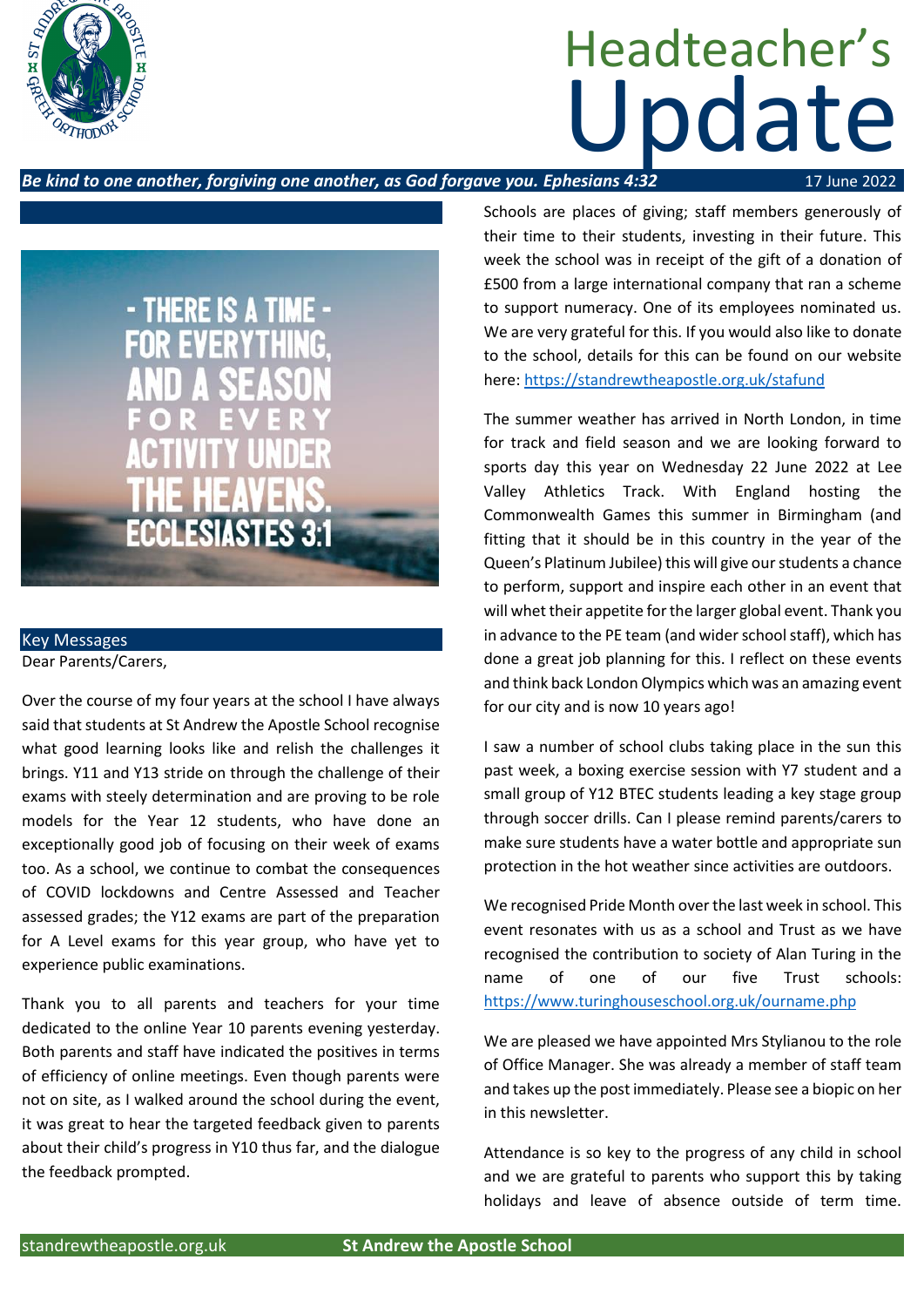Punctuality to school is also key as the messages, sense of community and the collective worship that celebrates our faith and school values takes part at the start of the day in tutor time.

As the week ends, we are looking forward to the next when our next year's Y7 will join us for taster sessions!

I wish you all a pleasant weekend,

#### **Mr A Easton (Executive Headteacher)**

#### Key Messages

Dear Parents and Carers,

Since we last wrote to you there have been ongoing meetings with the DfE and the Landlord about the commencement of the main school build and we are looking forward to being able to see activity on site in the coming months. The main works to be done by the landlord before our builders start includes:

• the demolition of the security building at the entrance to the site

• the demolition of building 6 (the unused building just behind our main building)

• the levelling of the ground

• The provision of utilities to the boundary (gas, water, electricity)

• the relocation of the water supply attenuation pond (the lake)

The movement of the lake has to be timed to the fish breeding cycle as they have to be safely removed to an appropriate site and this will happen in October. Prior to that however, many of the items above will start in the summer holidays and we understand that the preparatory fencing for this will start soon. This won't affect us directly, although a few of you may currently use the road around the lake that goes past building 6 and at some point soon it will be closed off.

After that, the contract with our Building Contractor will start and they will begin preparing the sites for construction – the programme of being finished in good time for September 2024 remains on track.

#### **Best wishes**

**Mary Karaolis (Chair of Governors)**

**Colin Mackinlay (CEO Russell Education Trust)**

#### Faith- πίστη

#### **Sunday of All Saints**



The first Sunday after the Feast of Holy Pentecost is observed by the Orthodox Church as the Sunday of All Saints. Typically, All Saints' Day is honoured by churches and religious groups on November 1, the day after Halloween.

However, much like Easter, the day is celebrated on a different day in Greece and other Eastern Orthodox Church countries. So, why is this?

#### **What is All Saints' Day?**

All Saint's Day is a date dedicated to remembering the saints from Christian history.

The idea is that there is a spiritual connection between those in heaven and those on earth, and that it is important to honour those who have died.

The exact origin of the day cannot be traced back with certainty, but it seems to have stemmed from when the Roman Empire persecuted Christians. So many martyrs died for their faith that Pope Boniface IV set aside a special day to honour them.

Although the date was originally put aside for saints, many nowadays also commemorate late family and friends. The day is also recognised by many other names including All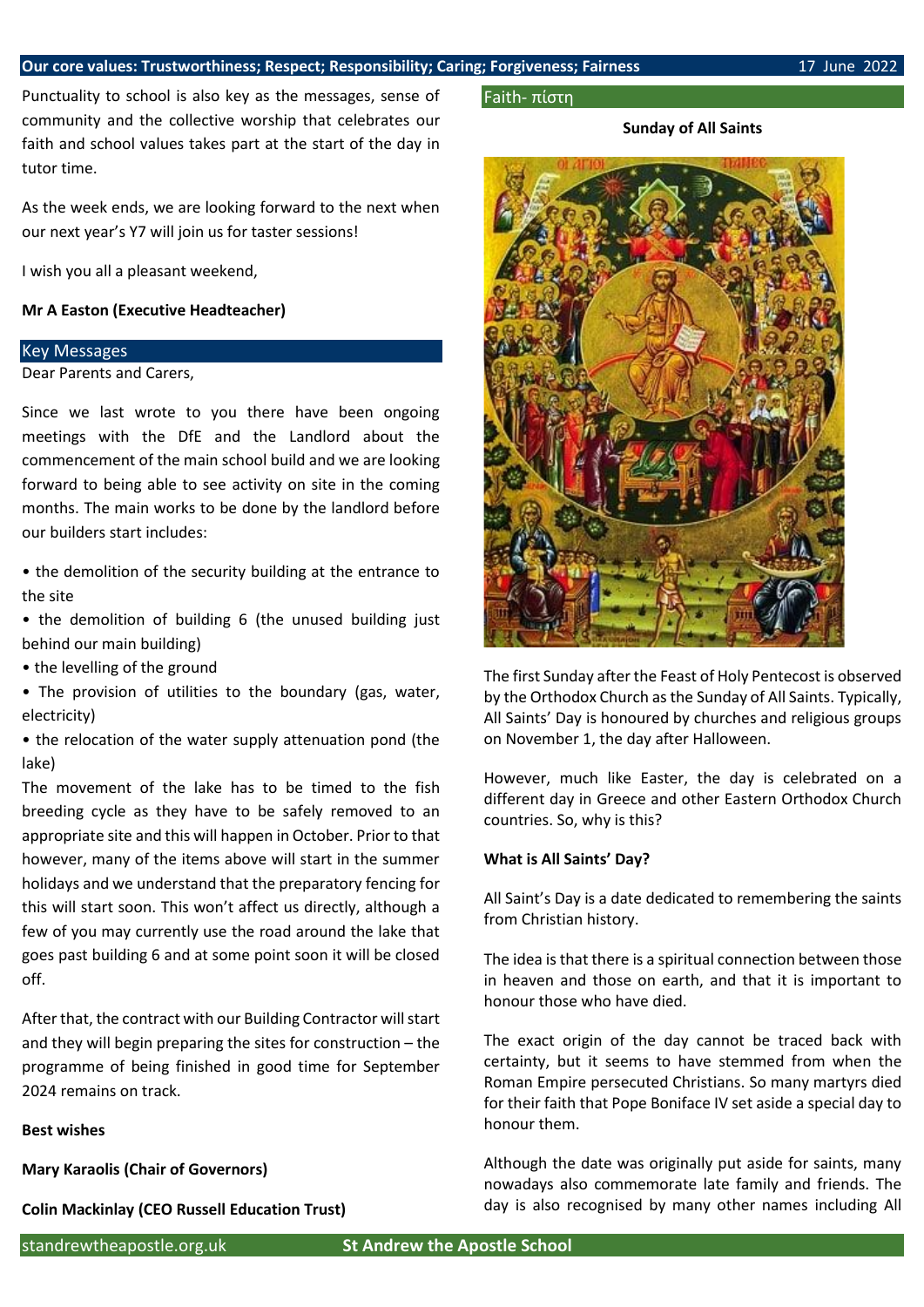Hallows' Day, the Feast of All Saints, the Feast of All Hallows and the Solemnity of All Saints.

#### **How is All Saints' Day celebrated?**

Christians commemorate the day by lighting candles and going to church to remember the saints. In some places, people will bring flowers to cemeteries and clean the graves of their loved ones.

Families will also gather and eat traditional meals together. In some countries, the celebrations are a national holiday.

#### **Icon of the Sunday of All Saints**

The icon of the Sunday of All Saints depicts our Lord and Saviour Jesus Christ seated above the throne of heaven surrounded by the Saints. The rows of Saints included the Archangel Michael and other Angels, the Theotokos (Mother of Our Lord Jesus) and John the Baptist, the Apostles, Bishops, Great Martyrs, Ascetics and Monastics. To the side of the throne are Adam and Eve, bowing in reverence to Christ. They are joined by the Saints, who are lifting their hands in worship to the King of Glory. At the lower left of the icon is the Patriarch Abraham who has a righteous soul in his bosom, as told in the story of Lazarus and the rich man in the Gospel. At the lower centre is the Good Thief who was crucified with Christ. On the lower right is the Patriarch Jacob.

#### **Mr M Vassiliou (STA Spiritual Director)**

#### Upcoming Key Dates and Information



- Please [click here](https://www.standrewtheapostle.org.uk/newsletters) to access previous editions of the Newsletter.
- Please [click here](https://www.standrewtheapostle.org.uk/term-dates) to access term dates.
- Please [click here](https://www.standrewtheapostle.org.uk/school-calendar) to access school calendar for upcoming Term.

#### Summer Term Sports Clubs

#### **Monday**

Activity: Years 7-10 Athletics Time: 3.00pm-4.30pm Location: Bethune Park Meet: Building 5 Changing Rooms

#### **Tuesday**

Activity: Years 7-10 Softball & Rounders Time: 3.00pm-4.30pm Location: Bethune Park Meet: Building 5 Changing Rooms

#### **Wednesday**

Activity: Years 7-10 Futsal (Brazilian 5-aside Football) Time: 3.00pm-4.00pm Location: Upper Playground Meet: Building 5 Changing Rooms

#### **Thursday**

Activity: Years 7-10 Dance Time: 3.00pm-4.30pm Location: Building 5 Meet: Building 5 Changing Rooms Barnet Borough Athletics League Meetings Venue: Stone X Stadium

*PLEASE NOTE ATTENDANCE TO ATHLETIC COMPETITIONS IS BY INVITATION ONLY.*

#### **Mr R Browell (Head of Physical Education)**

#### Sports Day Notice

A reminder the school's annual Sports Day will take place next **Wednesday 22 June 2022**. This is our first Sports Day since 2019 and staff and students are very much looking forward to the day. Please can all parents ensure the Microsoft Form detailing drop-off and collection information for your son/daughter has been completed. Students have been competing in the different track and field events during PE lessons this summer term. PE staff have given every student a designated field or track event for Sports Day, students have been informed of the events during PE lessons this week. All students will receive an assembly during form time this week detailing all the key information for Sports Day.

#### **Mr R Browell (Head of Physical Education)**

#### Students of the Week

#### **Year Group Recognitions**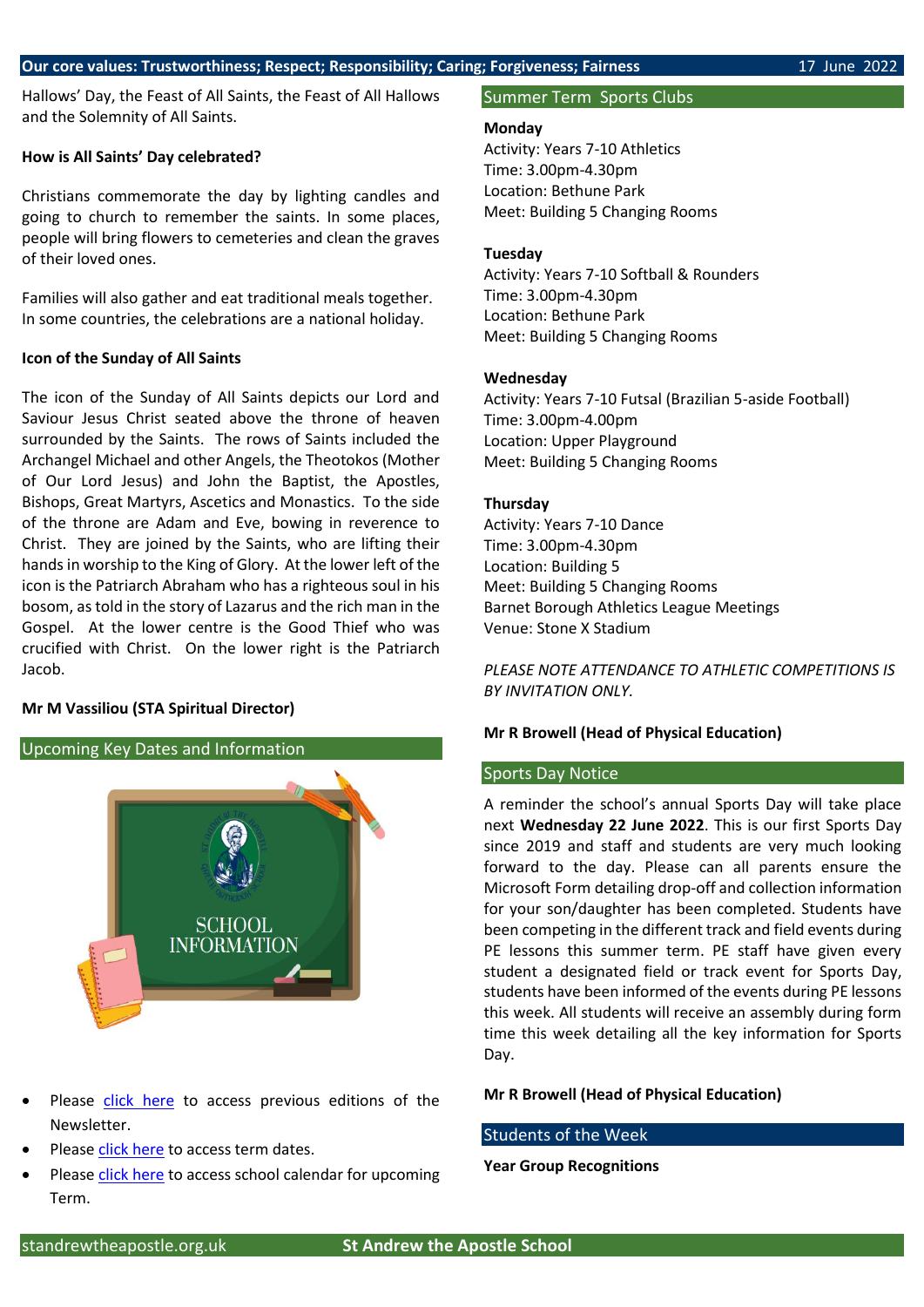

**All students will receive 10 recognition points for their hard work and contributions.**

**Year 7: Hayden C** – For his consistently positive attitude to learning since joining STA.

Parmis S – For illustration our school values every day through her kind actions and positive attitude.

**Year 8: Yianni and Mariaelena A –** For consistent and excellent punctuality this year in 8J

**Year 9: Eliana E** – For consistently demonstrating a good attitude around school and her punctuality.

**Jenia I** – For consistently excellent attendance and punctuality.

**Year 10: Andi P** - For organising the Step Challenge Week for Year 7

**Holly Y** – For demonstrating character education.

#### **Sixth form**

Year 12: Michaela G – For her thorough rigorous research and participation in the big debate in English at the end of last term.

**James A** – For his excellent listening and engagement when finding arguments for the rebuttals.

**Year 13: Miran G and Luigi S** – For great effort in their revision.

#### Coaching Sessions

Over the last two weeks Year 12 BTEC Sport students have been delivering a variety of coaching sessions to students in Year 7, 8 and 9. The coaching sessions form part of the Year 12 students' BTEC course, which focuses on the fundamental coaching techniques. The sessions delivered have included basketball, football, futsal and fitness. Students in Years 7, 8 and 9 have thoroughly enjoyed the sessions provided by our Year 12 students.



#### Office Notice - New Office Manager: Maria Stylianou



Many of you may know me as Maria from the office, I would now like to introduce myself as the Office Manager at St Andrew the Apostle School. I have worked at St Andrew for the last 6 years, starting on reception and most recently working as the Attendance Administrator.

Both my children attended St Andrew, and having both passed their GCSE's here, are now heading for university. One of the main reasons I love working at St Andrew is the close-knit community and my wonderful colleagues and office staff: Roz Christoforou, Lefki Christou, Maria Michael & Aliyah Mills. I very much look forward to support you in my new role and what the future holds for our wonderful school.

#### Year 10 Parents Evening

Thank you to all parents who were able to attend the Year 10 online parents evening. Staff said it was extremely useful and a good point to give feedback on Y10 exams. We can only apologise for the disruption in service experienced by you and the school on the system we use. This was a national issue and affected two other Trust schools as well. We have had an apology from the provider and they have given us assurances about future evening.

**Mike Michael Head of School**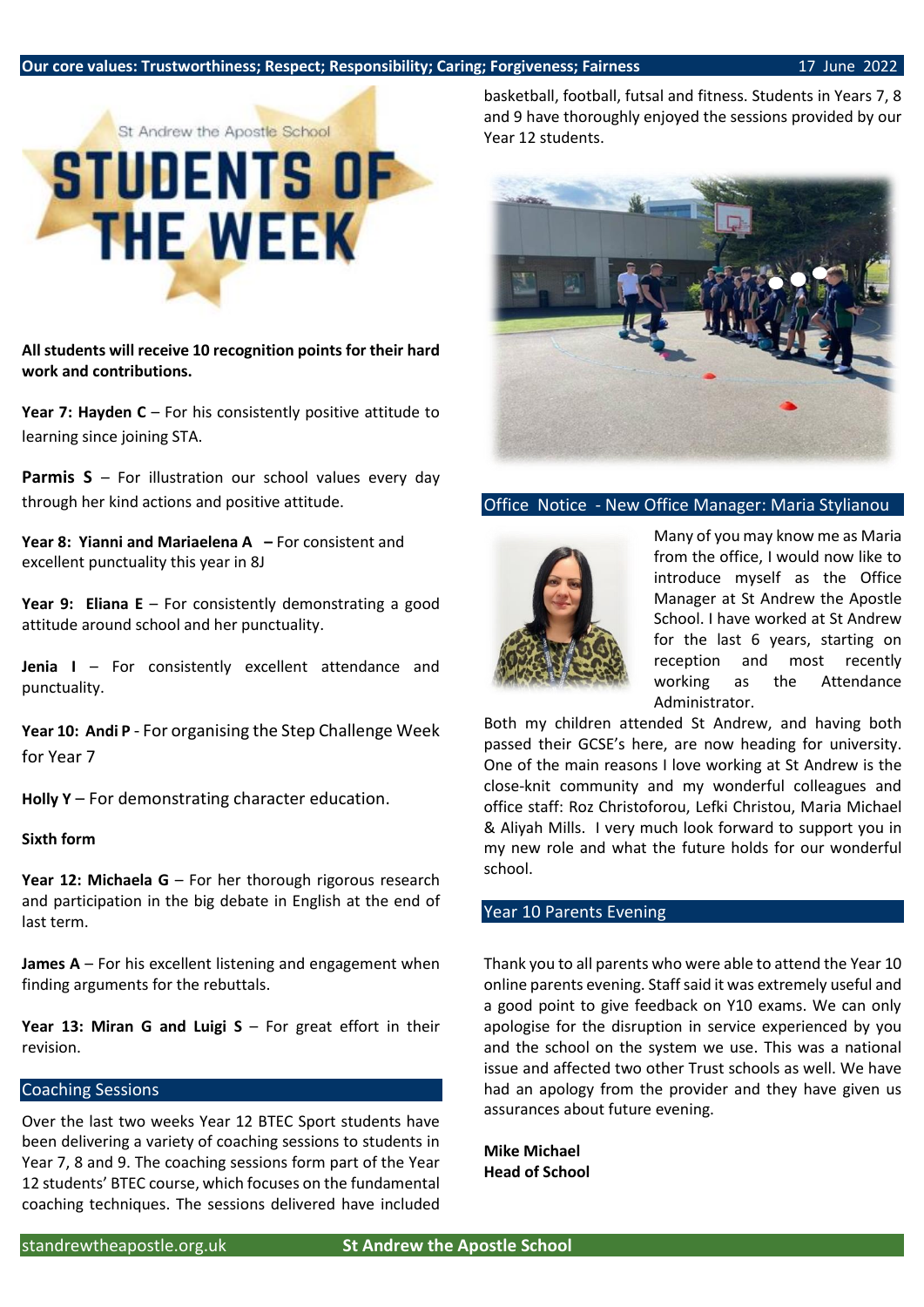#### Mental Health Crisis Helpline - Reminder



If you're in crisis and need to talk right now, there are many helplines staffed by trained people ready to listen. They won't judge you and could help you make sense of what you're feeling.

- **[Samaritans.](http://www.samaritans.org/)** To talk about anything that is upsetting you, you can contact them 24 hours a day, 365 days a year. You can call [116 123](tel:+44-116123) (free from any phone)
- **[SANEline](http://www.sane.org.uk/what_we_do/support/helpline)**. If you're experiencing a mental health problem or supporting someone else, you can call
- **[National Suicide Prevention Helpline UK.](https://www.spbristol.org/NSPHUK)** Offers a supportive listening service to anyone with thoughts of suicide. You can call the on 0800 689 5652 (open 24/7).
- **[CALM](https://www.thecalmzone.net/)**. You can call them on 0800 58 58 58 (5pm– midnight every day) if you are struggling and need to talk. Or if you prefer not to speak on the phone, you could try the [CALM webchat service.](https://www.thecalmzone.net/help/webchat/)
- [Papyrus HOPELINEUK](https://www.papyrus-uk.org/). If you're struggling with suicidal feelings, or concerned about a young person who might be struggling, you can call on 0800 068

Please [click here](https://www.nhs.uk/mental-health/children-and-young-adults/help-for-teenagers-young-adults-and-students/bereavement-and-young-people/) to access helpful advice and support from the **NHS for teenagers and young adults** who need support with their mental health and are coping with bereavement.

**[Shout 85258](https://giveusashout.org/)**- a free, confidential, 24/7 text-messaging support service for young people.

**Support for Parents and Carers**- advice and support for you if you're worried about a child or young person.

#### **[Young Mind's Parent Helpline and Webchat](https://www.youngminds.org.uk/parent/parents-helpline-and-webchat/)**

**Reminder:** During school, students needing emotional support can talk to their Form Tutors and their Head of Year. The following members of staff are also available:

• **Mr C Martin, Deputy Headteacher (DSL\*)**

- **Mrs C Hammond, Assistant Headteacher (DDSL\*)**
- **Ms D Moustaka (Safeguarding & Inclusion Manager)**
- **Mr N Anemouri (Pastoral Support Officer)**
- **Ms M Henshaw-Devall (Safeguarding Officer)**

**\*DSL is the Designated Safeguarding lead**. **\*DDSL is the Deputy Designated Safeguarding lead** 



These open days provide a fantastic opportunity for prospective applicants to visit departments, colleges, meet current students, as well as tutors.

For more information about [admissions](https://www.chch.ox.ac.uk/admissions/open-day-programme) an[d open days](https://www.chch.ox.ac.uk/admissions/open-days) .

For any students for whom the cost of travelling to Oxford for the Open Days would be a barrier, please contact a**access@chch.ox.ac.uk** to get support.

[Childline](https://www.childline.org.uk/about/about-childline/) – a free, private, and confidential service available for all young people. This can be found on ParentPay as we are a cashless school.

Please note that students should wear their normal school uniform, but are permitted to wear an additional colourful accessory; for example, colourful socks, hair accessories etc.

If you have any questions or would like to offer additional support, please contact Mrs Hammond, Assistant Head or myself, Ms Moustaka, Safeguarding and Inclusion Case Manager.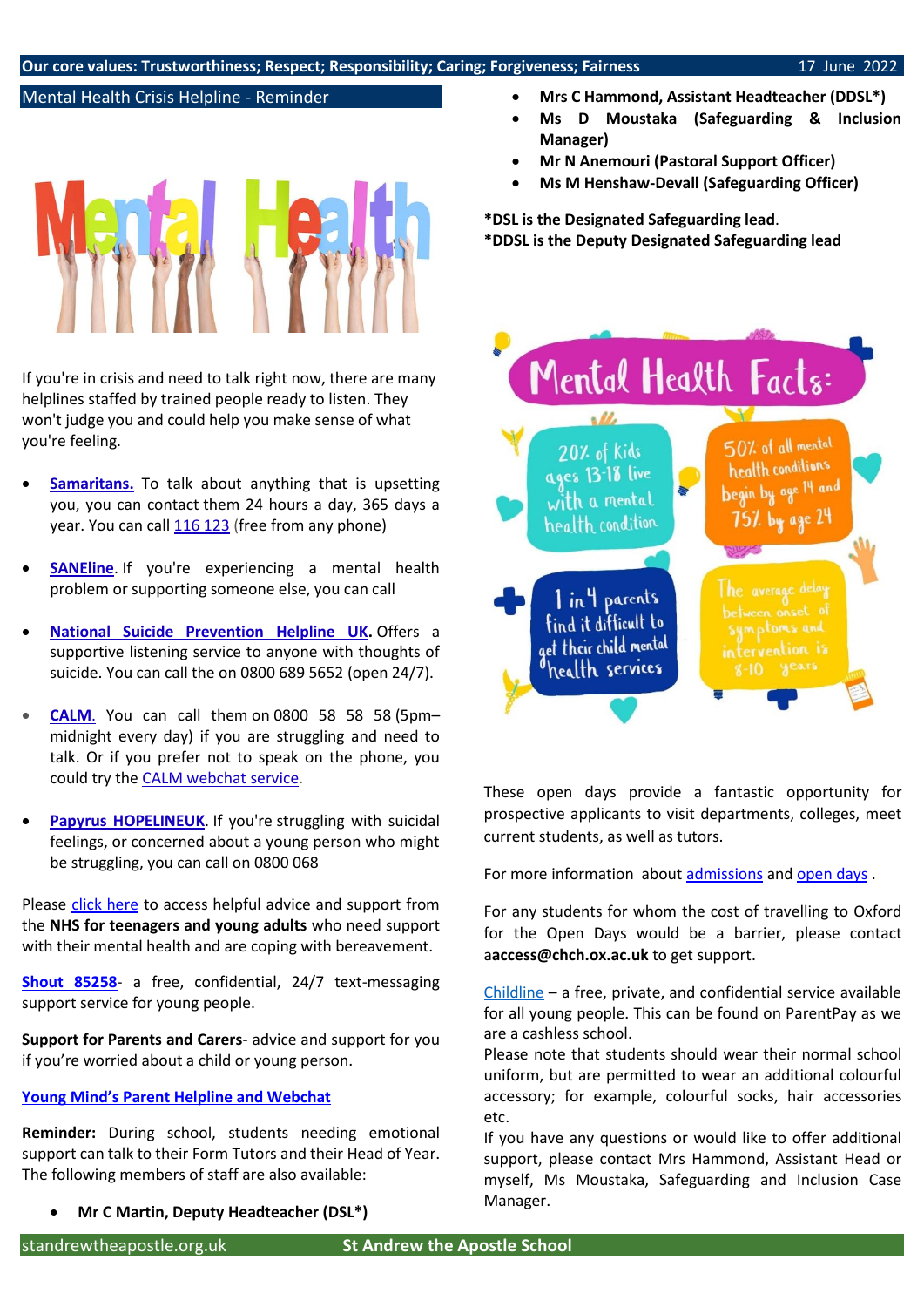#### **Our core values: Trustworthiness; Respect; Responsibility; Caring; Forgiveness; Fairness** 17 June 2022

#### End of Year Assessments

The school will be carrying out assessments for each subject on the following weeks:

**Year 8:** 20-24 June 2022 **Year 7:** 27 June-1 July 2022 **Year 9:** 4 July-8 July 2022 Subject teachers will be providing details of revision topics via the student portal on Bromcom.

For students in Year 12, all assessments will be completed in exam conditions. Subject teachers will be providing the dates and details of the topics to their classes as some will involve more than one paper. These will be completed during their timetabled lessons.

The results for the assessments will be published on to the My Child at School application towards the end of term.

Details of how Key Stage 3 is being assessed can be found here.

We are planning to carry out Academic Review meetings with your child's form tutor. More details will follow later this term.

#### UCL Informed Futures

UCL Informed Futures is a series of online events aimed at equipping secondary school students with the knowledge and confidence to succeed in their next steps in education.

The online sessions will give students the opportunity to have questions about their next steps in education answered. Questions like, how to prepare for GCSEs or options after finishing Year 11? Is university an affordable option?

This series of interactive online events, with separate sessions for young people in different year groups, will help to answer these questions and many more.

Please see below for details of the sessions offered for students.

• Get Ready for your A Levels, Years 10 - 11, Wednesday 22 June 5pm-6pm

• Get Ready for your GCSEs, Years 7 - 9, Thursday 14 July 5pm - 6pm

• Stepping up your Study Skills, Years 9 - 11, Thursday 21 July 5pm - 6pm

[Click](https://www.ucl.ac.uk/widening-participation/learners/secondary/ucl-informed-futures) here for more information.

#### Barnet Music Festival 2022



2022 **Barnet Schools Music Festivals** 

An arts venue will be filled with the sound of music this month as more than 2,000 children come together to take part in Barnet Schools' Music Festival.

Organised by the Barnet Education Arts Trust (BEAT), the festival, now in its 22nd year, will run for seven days at the **Artsdepot** in North Finchley and feature children from 73 schools from across the borough.

At the heart of the festival, children will combine to perform as a massed choir, this year singing a wide range of songs.

Our amazing **St Andrew's** band and singers, consisting of 9 GSCE Yr10 students, will be representing our school on the **23rd June 2022**, by performing a medley of songs. It will be a night to remember!

#### Morning Drop Off

If you drive your child to school, please could you ensure that students are not dropped off before 8.10am as school is not open before that time for students (other than those in exam years.)

When dropped off, students should either go straight into Building 5 or wait to be collected from the upper playground for those year groups with lessons in Building 4.

#### Gypsy,Roma and Traveller History Month

Every June since 2008, people from across the UK have celebrated Gypsy, Roma and Traveller History Month. Through celebration, education and raising awareness, Gypsy, Roma and Traveller History Month helps to tackle prejudice, challenge myths and to amplify the voices of Gypsies, Roma and Travellers in wider society. For more information [click here](https://www.gypsy-traveller.org/heritage/gypsy-roma-and-traveller-history-month-2022/) and if you would like to donate to donate to support future work support future work [click](https://action.gypsy-traveller.org/page/79988/donate/1?ea.tracking.id=GRTHM22)  [here](https://action.gypsy-traveller.org/page/79988/donate/1?ea.tracking.id=GRTHM22) .